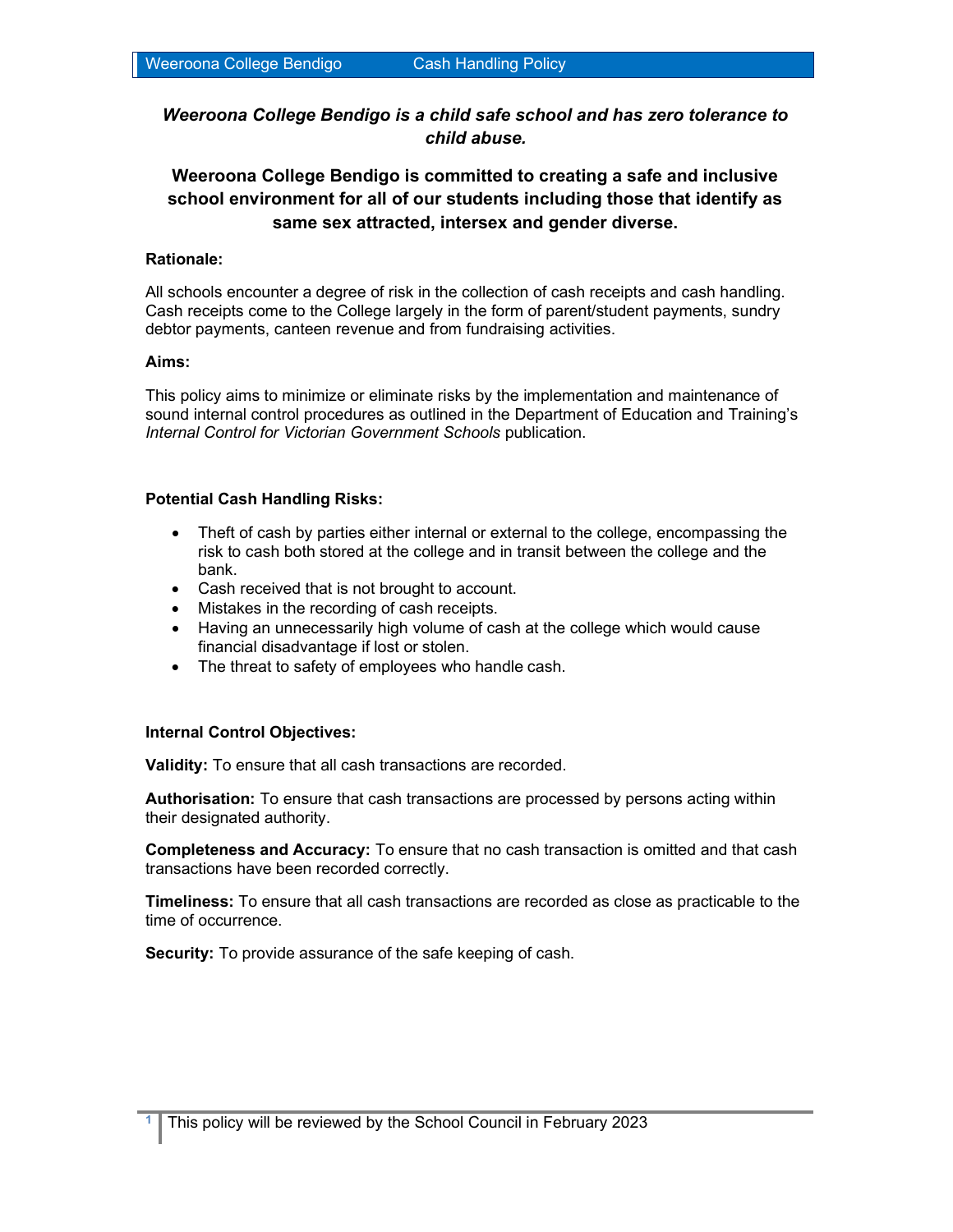## Implementation of Internal Controls:

### 1. Segregation of Duties and Supervision

This internal control separates those responsibilities or duties which, if combined, would enable an individual person to process and record a complete transaction.

- The Principal and Business Manager must under no circumstances process cash receipts.
- The processing of cash receipts is to be undertaken by the office administrative staff.
- The Business Manager performs regular bank reconciliations which confirm the existence of cash receipts processed.
- Tills are balanced to the Cases21 bank deposit slip and cash is verified by a second person who did not receipt the cash.

## 2. Physical Controls

These controls are measures that are taken to safeguard cash assets.

- Cash floats are to be kept in the College safe when not in use, or in the lockable cash draws in the Administration Office when in use.
- Access to the College safe is restricted to a small number of people. The Business Manager does not have a key to the safe.
- Sliding glass windows exist at point of sale to provide a barrier for administrative staff.
- Cash register draws are out of sight.
- Where practicable, the counting of cash should be performed out of sight of parents, students and other visitors.
- The College banking is transported to the bank in a lockable, heavy duty canvas bag to which only the office administrative staff and the bank have a key.
- An external banking guard may be engaged to transport the banking.
- Physical banking of cash must be performed at least twice per week to ensure minimal cash is kept on site.

#### 3. Arithmetical and Accounting Controls

These are the controls within the record keeping function and are designed to provide reasonable assurance that all cash transactions are accurately recorded ensuring no transactions are omitted and that accounting records are reconciled with independently provided information such as bank statements.

- Receipts for cash transactions are issued at the time of the transaction and a receipt must be provided to the parent/student/debtor.
- Tills are balanced to the Cases21 bank deposit slip and any variances must be investigated and corrected where possible.
- Regular bank reconciliations are performed by the Business Manager in which cash receipts recorded in Cases21 are compared to actual cash receipts recorded on the independent bank statement.
- A cancelled receipts report is generated as part of each end of month procedure for approval by the Principal and presented to the Finance Committee.